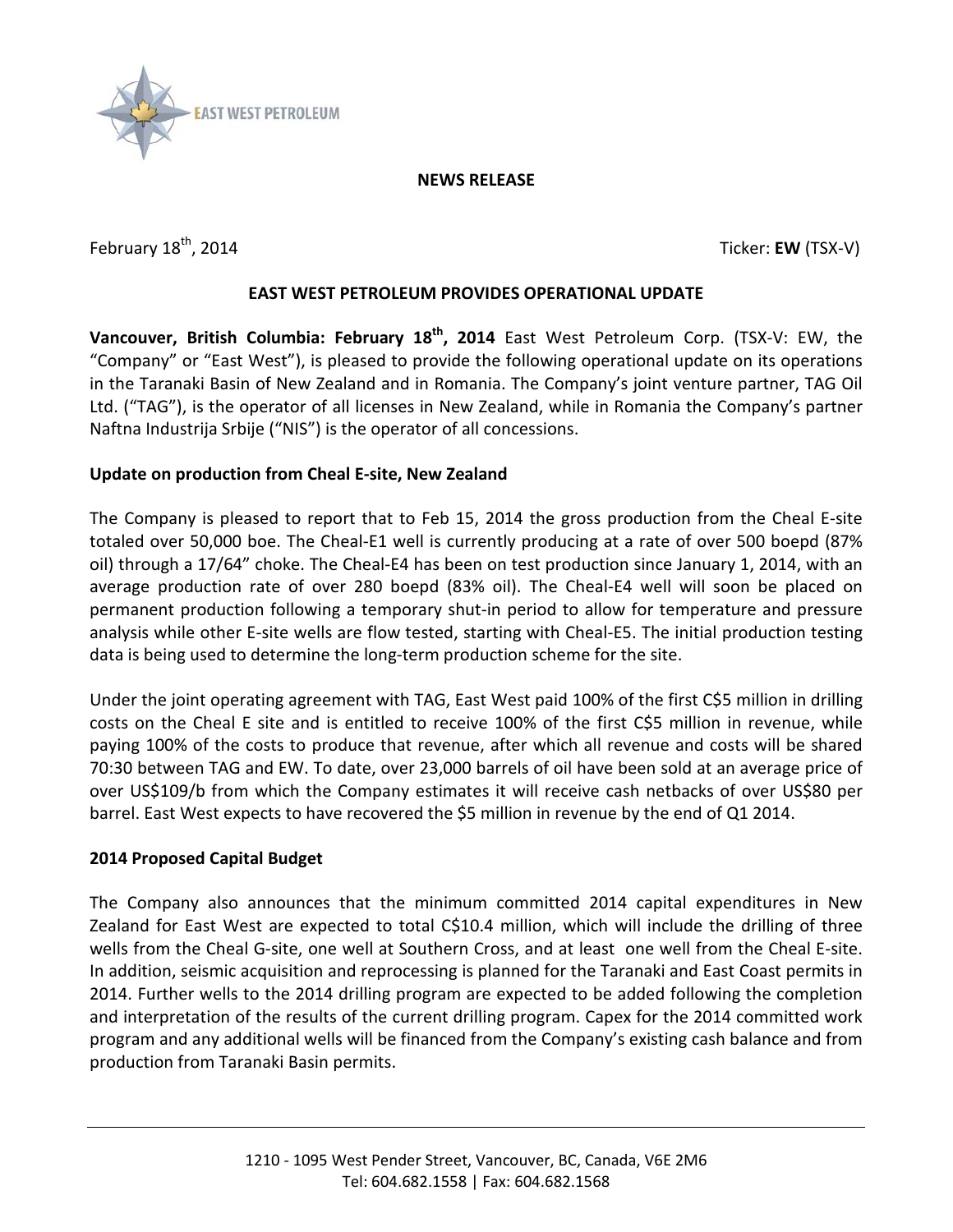In Romania (15% working interest), seismic acquisition is ongoing on the Tria licence in preparation for spudding the first of three wells in the committed Phase I work program later this year. Seismic acquisition will commence on the Baile Felix, Periam and Biled concessions following the award of contracts for 2D and 3D seismic acquisition on the respective blocks. Under the farm out agreement with NIS, East West will be fully carried through to commerciality which includes all Phase I and Phase II work on the concessions. NIS and the Company will be targeting conventional resources and all work will be done in accordance with local and international regulations and best practices.

Further details on the East West's 2014 planned capex and work program can be found in the Company's corporate presentation available a[t www.eastwestpetroleum.ca.](http://www.eastwestpetroleum.ca/)

### **About East West Petroleum Corp.**

East West Petroleum [\(http://www.eastwestpetroleum.ca\)](http://www.eastwestpetroleum.ca/) is a TSX Venture Exchange listed company established in 2010 to invest in international oil & gas opportunities. East West has built a diverse platform of attractive exploration assets covering a gross area of approximately 1.8 million acres. In New Zealand, East West holds an interest in three exploration permits near to existing commercial production in the Taranaki Basin with a nine well drilling campaign, operated by TAG Oil Ltd. (TSX: TAO), is in progress; in December 2013, the Company was awarded one block in the emerging East Coast Basin of New Zealand when covers over 100,000 acres. The Company also interests in four exploration concessions covering 1,000,000 acres in the prolific Pannonian Basin of western Romania with a subsidiary of Russia's GazpromNeft; a joint venture exploration program covering 8,000 gross acres in the San Joaquin Basin of California; an oil-prone exploration block of 100,000 acres in the Assam region of India with the three largest exploration and production Indian firms ONGC, Oil India and GAIL; and a 100% interest in a 500,000 acre exploration block onshore Morocco. The Company has now entered operational phases in Romania, where it will be fully carried by its partner Gazpromcontrolled Naftna Industrija Srbije in a seismic and 12-well drilling program which is underway.

Forward-looking information is subject to known and unknown risks, uncertainties and other factors that may cause the Company's actual results, level of activity, performance or achievements to be materially different from those expressed or implied by such forward-looking information. Such factors include, but are not limited to: the ability to raise sufficient capital to fund exploration and development; the quantity of and future net revenues from the Company's reserves; oil and natural gas production levels; commodity prices, foreign currency exchange rates and interest rates; capital expenditure programs and other expenditures; supply and demand for oil and natural gas; schedules and timing of certain projects and the Company's strategy for growth; competitive conditions; the Company's future operating and financial results; and treatment under governmental and other regulatory regimes and tax, environmental and other laws.

Prospective Resources are those quantities of petroleum estimated, as of a given date, to be potentially recoverable from undiscovered accumulations by application of future development projects. Prospective resources have both an associated chance of discovery and a chance of development. Prospective Resources are further subdivided in accordance with the level of certainty associated with recoverable estimates assuming their discovery and development and may be